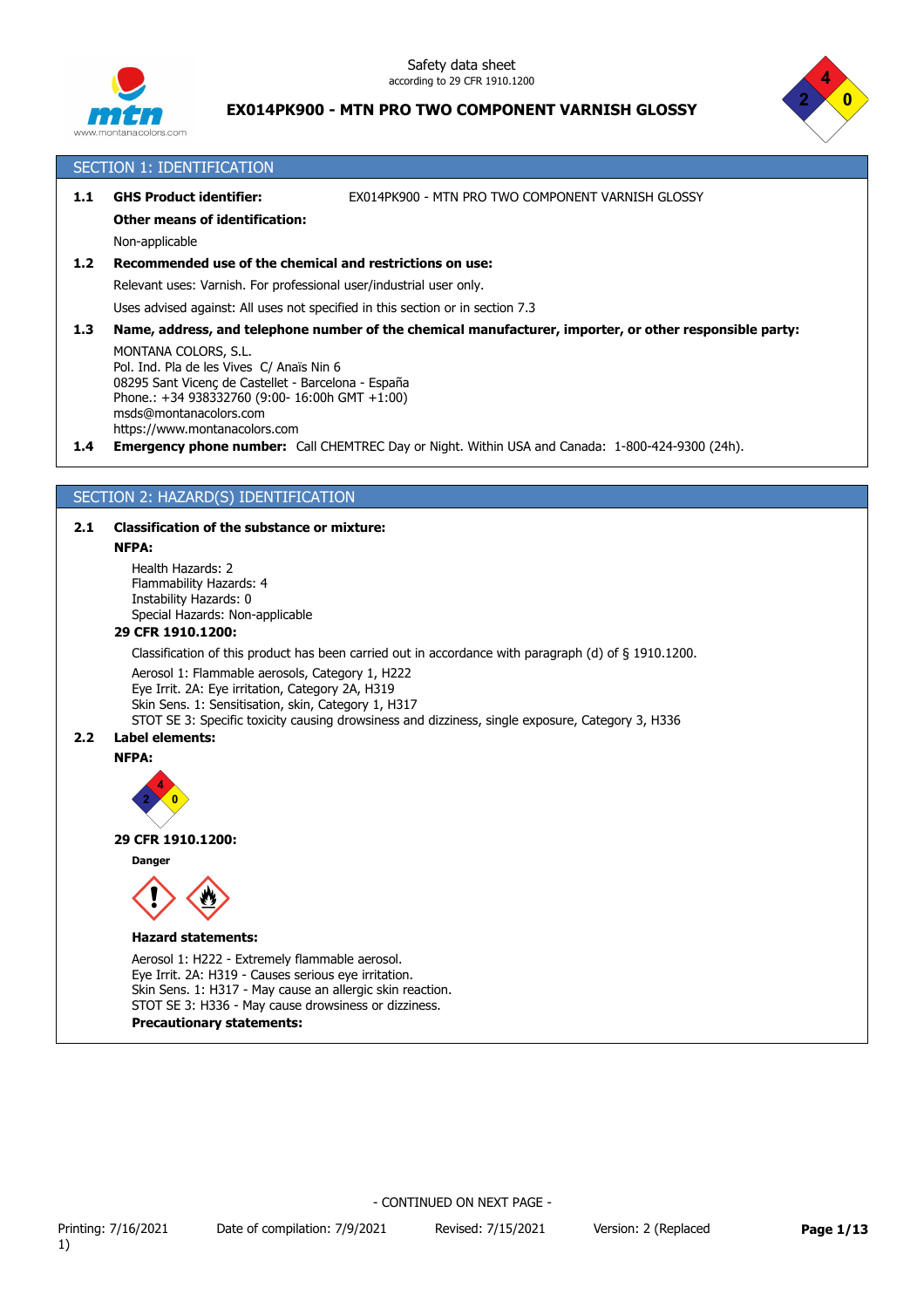Safety data sheet according to 29 CFR 1910.1200



# **EX014PK900 - MTN PRO TWO COMPONENT VARNISH GLOSSY**



# rs.com

# SECTION 2: HAZARD(S) IDENTIFICATION (continued)

- P210: Keep away from heat, hot surfaces, sparks, open flames and other ignition sources. No smoking.
- P211: Do not spray on an open flame or other ignition source.
- P251: Do not pierce or burn, even after use.
- P261: Avoid breathing spray.
- P271: Use only outdoors or in a well-ventilated area.
- P302+P352: IF ON SKIN: Wash with plenty of soap and water.

P305+P351+P338: IF IN EYES: Rinse cautiously with water for several minutes. Remove contact lenses, if present and easy to do. Continue rinsing.

- P312: Call a POISON CENTER or doctor/physician if you feel unwell.
- P333+P313: If skin irritation or rash occurs: Get medical advice/attention.
- P337+P313: If eye irritation persists: Get medical advice/attention.
- P410+P412: Protect from sunlight. Do not expose to temperatures exceeding 50 °C/122°F.

P501: Dispose of contents and / or containers in accordance with regulations on hazardous waste or packaging and packaging waste respectively.

#### **Substances that contribute to the classification**

acetone; N-butyl acetate; Hexamethylene diisocyanate, oligomers; Hydrocarbons, C9, aromatics; 2-methoxy-1-methylethyl acetate; Hydroxyphenyl benzotriazol derivative

#### **Additional labeling:**

FEDERAL HAZARDOUS SUBSTANCES ACT REGULATIONS (§1500.130 Self-pressurized containers: labeling):

Warning—contents under pressure.

Do not puncture or incinerate container. Do not expose to heat or store at temperatures above 120 °F. Keep out of the reach of children.

#### **2.3 Hazards not otherwise classified (HNOC):**

Non-applicable

#### SECTION 3: COMPOSITION/INFORMATION ON INGREDIENTS

#### **3.1 Substances:**

Non-applicable

#### **3.2 Mixtures:**

#### **Chemical description:** Aerosol

#### **Components:**

Remaining components are non-hazardous and/or present at amounts below reportable limits. The specific chemical identity and/or exact percentage (concentration) of composition has been withheld as a trade secret in accordance with paragraph (i) of §1910.1200.Therefore, in accordance with Appendix D to § 1910.1200, the product contains:

| Identification                                                                                          | Chemical name/Classification                                                                                                                                                   | Concentration                                  |
|---------------------------------------------------------------------------------------------------------|--------------------------------------------------------------------------------------------------------------------------------------------------------------------------------|------------------------------------------------|
| 115-10-6                                                                                                | dimethyl ether<br>$\langle \rangle$<br>Flam. Gas 1A: H220; Press. Gas: H280 - Danger                                                                                           | $30 - 50 \%$                                   |
| 67-64-1                                                                                                 | acetone<br>$\curvearrowleft$<br>〈!〉<br>Eye Irrit. 2A: H319; Flam. Lig. 2: H225; STOT SE 3: H336 - Danger                                                                       | $10 - 20%$                                     |
| 123-86-4                                                                                                | N-butyl acetate<br>◇◇<br>Flam. Lig. 3: H226; STOT SE 3: H336 - Warning                                                                                                         | $10 - 20%$                                     |
| 28182-81-2                                                                                              | Hexamethylene diisocyanate, oligomers<br>Acute Tox. 4: H332; Skin Sens. 1: H317; STOT SE 3: H335 - Warning                                                                     | $5 - 10%$                                      |
| 1330-20-7                                                                                               | <b>Xylene</b><br>◇◇◇<br>Acute Tox. 4: H312+H332; Asp. Tox. 1: H304; Eye Irrit. 2A: H319; Flam. Liq. 3: H226; Skin Irrit. 2: H315; STOT<br>RE 2: H373; STOT SE 3: H335 - Danger | $2,5 - 5%$                                     |
| 64742-95-6                                                                                              | <b>Hydrocarbons, C9, aromatics</b><br>$1 - 2,5%$<br>Asp. Tox. 1: H304; Flam. Lig. 3: H226; STOT SE 3: H335; STOT SE 3: H336 - Danger                                           |                                                |
| 108-65-6                                                                                                | 2-methoxy-1-methylethyl acetate<br>Flam. Lig. 3: H226; STOT SE 3: H336 - Warning                                                                                               | $1 - 2,5%$                                     |
| 2-butoxyethyl acetate<br>CAS:<br>112-07-2<br>Œ<br>Acute Tox. 4: H312+H332; Flam. Lig. 4: H227 - Warning |                                                                                                                                                                                | $1 - 2,5%$                                     |
| Non-applicable                                                                                          | Hydroxyphenyl benzotriazol derivative<br>Skin Sens. 1: H317 - Warning                                                                                                          | $0,05 - 0,3$<br>%                              |
|                                                                                                         |                                                                                                                                                                                | $\diamondsuit \diamondsuit \diamondsuit$<br>◇◇ |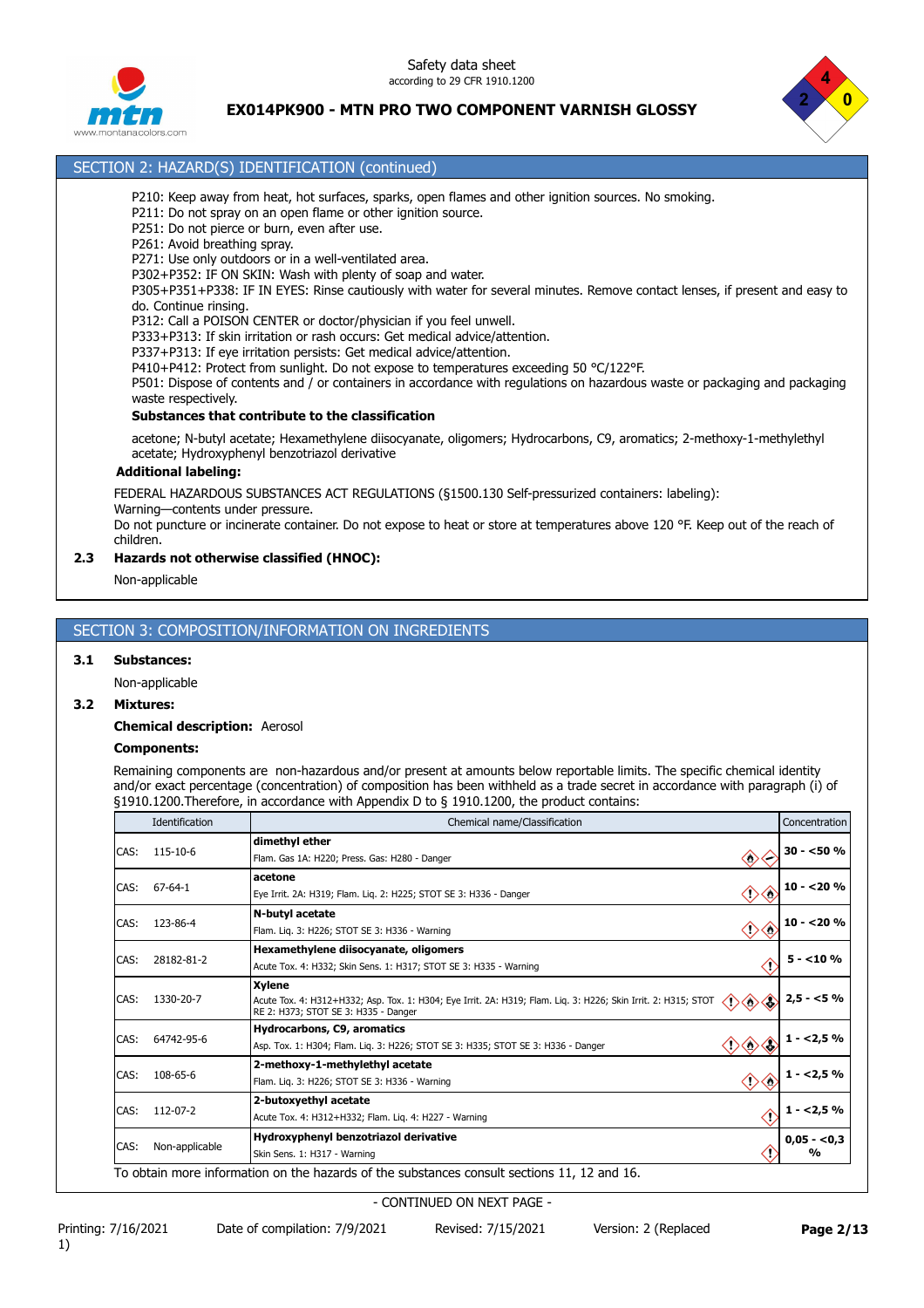



#### SECTION 4: FIRST-AID MEASURES

#### **4.1 Description of necessary measures:**

The symptoms resulting from intoxication can appear after exposure, therefore, in case of doubt, seek medical attention for direct exposure to the chemical product or persistent discomfort, showing the SDS of this product.

# **By inhalation:**

Remove the person affected from the area of exposure, provide with fresh air and keep at rest. In serious cases such as cardiorespiratory failure, artificial resuscitation techniques will be necessary (mouth to mouth resuscitation, cardiac massage, oxygen supply, etc.) requiring immediate medical assistance.

#### **By skin contact:**

May cause an allergic skin reaction. In case of contact it is recommended to clean the affected area thoroughly with water and neutral soap. In case of modifications on the skin (stinging, redness, rashes, blisters,…), seek medical advice with this Safety data Sheet

#### **By eye contact:**

Rinse eyes thoroughly with lukewarm water for at least 15 minutes. Do not allow the person affected to rub or close their eyes. If the injured person uses contact lenses, these should be removed unless they are stuck to the eyes, as this could cause further damage. In all cases, after cleaning, a doctor should be consulted as quickly as possible with the SDS of the product. **By ingestion/aspiration:**

Do not induce vomiting, but if it does happen keep the head down to avoid aspiration. Keep the person affected at rest. Rinse out the mouth and throat, as they may have been affected during ingestion.

#### **4.2 Most important symptoms/effects, acute and delayed:**

Acute and delayed effects are indicated in sections 2 and 11.

#### **4.3 Indication of immediate medical attention and special treatment needed, if necessary:**

Non-applicable

#### SECTION 5: FIRE-FIGHTING MEASURES

#### **5.1 Suitable (and unsuitable) extinguishing media:**

#### **Suitable extinguishing media:**

If possible use polyvalent powder fire extinguishers (ABC powder), alternatively use foam or carbon dioxide extinguishers (CO₂). **Unsuitable extinguishing media:**

IT IS RECOMMENDED NOT to use full jet water as an extinguishing agent.

#### **5.2 Specific hazards arising from the chemical:**

As a result of combustion or thermal decomposition reactive sub-products are created that can become highly toxic and, consequently, can present a serious health risk.

#### **5.3 Special protective equipment and precautions for fire-fighters:**

Depending on the magnitude of the fire it may be necessary to use full protective clothing and individual respiratory equipment. Minimum emergency facilities and equipment should be available (fire blankets, portable first aid kit,...) **Additional provisions:**

As in any fire, prevent human exposure to fire, smoke, fumes or products of combustion. Only properly trained personnel should be involved in firefighting. Evacuate nonessential personnel from the fire area. Destroy any source of ignition. In case of fire, refrigerate the storage containers and tanks for products susceptible to inflammation. Avoid spillage of the products used to extinguish the fire into an aqueous medium.

# SECTION 6: ACCIDENTAL RELEASE MEASURES

#### **6.1 Personal precautions, protective equipment and emergency procedures:**

Isolate leaks provided that there is no additional risk for the people performing this task. Evacuate the area and keep out those without protection. Personal protection equipment must be used against potential contact with the spilt product (See section 8). Above all prevent the formation of any vapour-air flammable mixtures, through either ventilation or the use of an inertization agent. Destroy any source of ignition. Eliminate electrostatic charges by interconnecting all the conductive surfaces on which static electricity could form, and also ensuring that all surfaces are connected to the ground.

#### **6.2 Environmental precautions:**

This product is not classified as hazardous to the environment. Keep product away from drains, surface and underground water.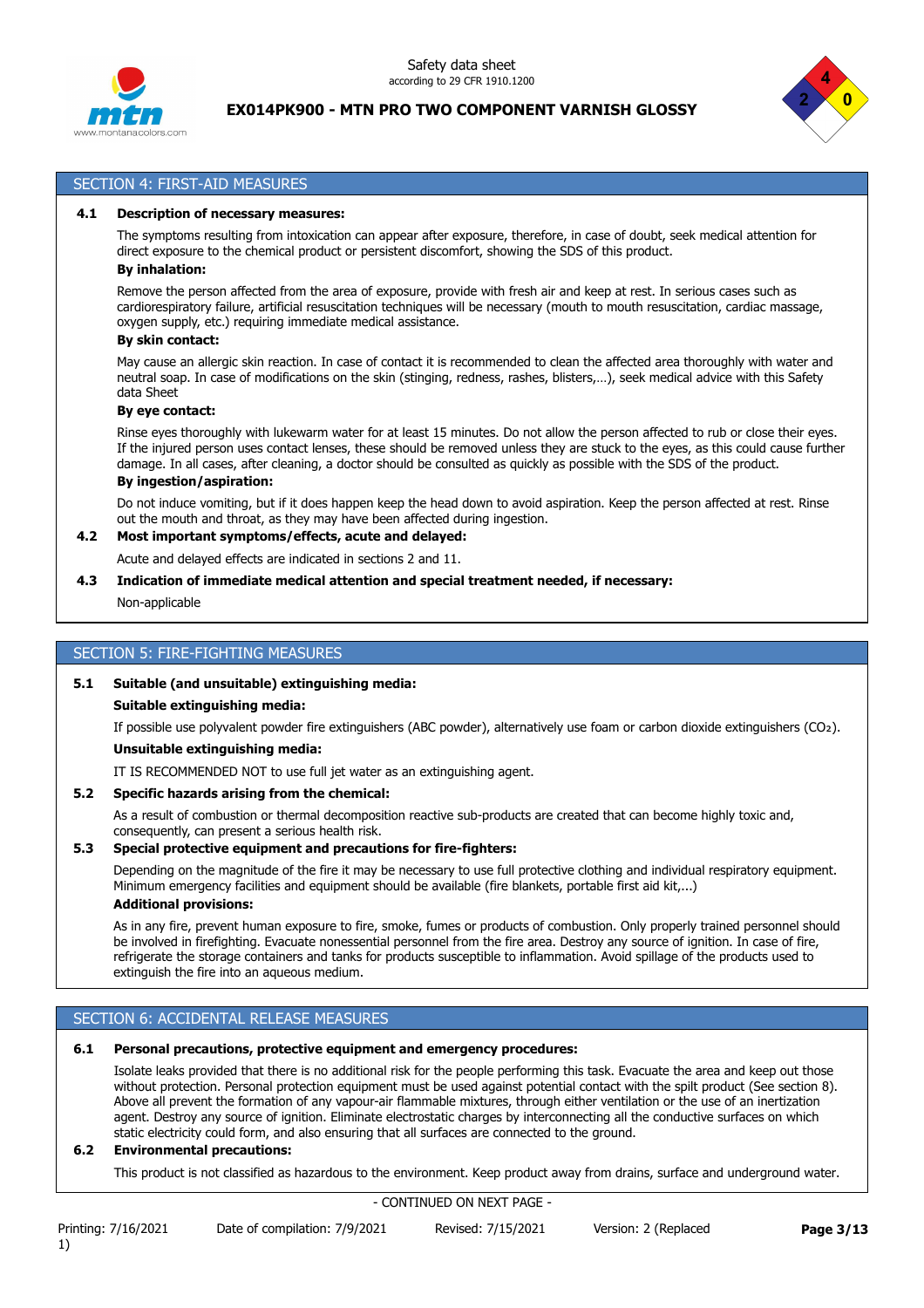





# SECTION 6: ACCIDENTAL RELEASE MEASURES (continued) **6.3 Methods and materials for containment and cleaning up:**

#### It is recommended:

Absorb the spillage using sand or inert absorbent and move it to a safe place. Do not absorb in sawdust or other combustible absorbents. For any concern related to disposal consult section 13.

#### **6.4 Reference to other sections:**

See sections 8 and 13.

## SECTION 7: HANDLING AND STORAGE

#### **7.1 Precautions for safe handling:**

A.- Precautions for safe manipulation

Comply with the current standards 29 CFR 1910 Occupational Safety and Health Standards. Keep containers hermetically sealed. Control spills and residues, destroying them with safe methods (section 6). Avoid leakages from the container. Maintain order and cleanliness where dangerous products are used.

B.- Technical recommendations for the prevention of fires and explosions

Avoid the evaporation of the product as it contains flammable substances, which could form flammable vapour/air mixtures in the presence of sources of ignition. Control sources of ignition (mobile phones, sparks,...) and transfer at slow speeds to avoid the creation of electrostatic charges. Consult section 10 for conditions and materials that should be avoided.

C.- Technical recommendations to prevent ergonomic and toxicological risks

Do not eat or drink during the process, washing hands afterwards with suitable cleaning products.

D.- Technical recommendations to prevent environmental risks

It is recommended to have absorbent material available at close proximity to the product (See subsection 6.3)

#### **7.2 Conditions for safe storage, including any incompatibilities:**

A.- Technical measures for storage

Minimum Temp.: 41 ºF Maximum Temp.: 86 ºF Maximum time: 120 Months

B.- General conditions for storage

Avoid sources of heat, radiation, static electricity and contact with food. For additional information see subsection 10.5

#### **7.3 Specific end use(s):**

Except for the instructions already specified it is not necessary to provide any special recommendation regarding the uses of this product.

# SECTION 8: EXPOSURE CONTROLS/PERSONAL PROTECTION

#### **8.1 Control parameters:**

Substances whose occupational exposure limits have to be monitored in the workplace:

US. OSHA Table Z-1 Limits for Air Contaminants (29 CFR 1910.1000):

| Identification  |                                    | Occupational exposure limits |                        |
|-----------------|------------------------------------|------------------------------|------------------------|
| acetone         | 8-hour TWA PEL                     | 1000 ppm                     | 2400 mg/m <sup>3</sup> |
| CAS: 67-64-1    | Ceiling Values - TWA<br><b>PEL</b> |                              |                        |
| N-butyl acetate | 8-hour TWA PEL                     | $150$ ppm                    | 710 mg/m <sup>3</sup>  |
| CAS: 123-86-4   | Ceiling Values - TWA<br><b>PEL</b> |                              |                        |
| Xylene          | 8-hour TWA PEL                     | $100$ ppm                    | 435 mg/m <sup>3</sup>  |
| CAS: 1330-20-7  | Ceiling Values - TWA<br><b>PEL</b> |                              |                        |

#### US. ACGIH Threshold Limit Values:

| Identification     |                 | Occupational exposure limits |  |
|--------------------|-----------------|------------------------------|--|
| dimethyl ether     | TLV-TWA         | 1000 ppm                     |  |
| $115-10-6$<br>CAS: | <b>TLV-STEL</b> |                              |  |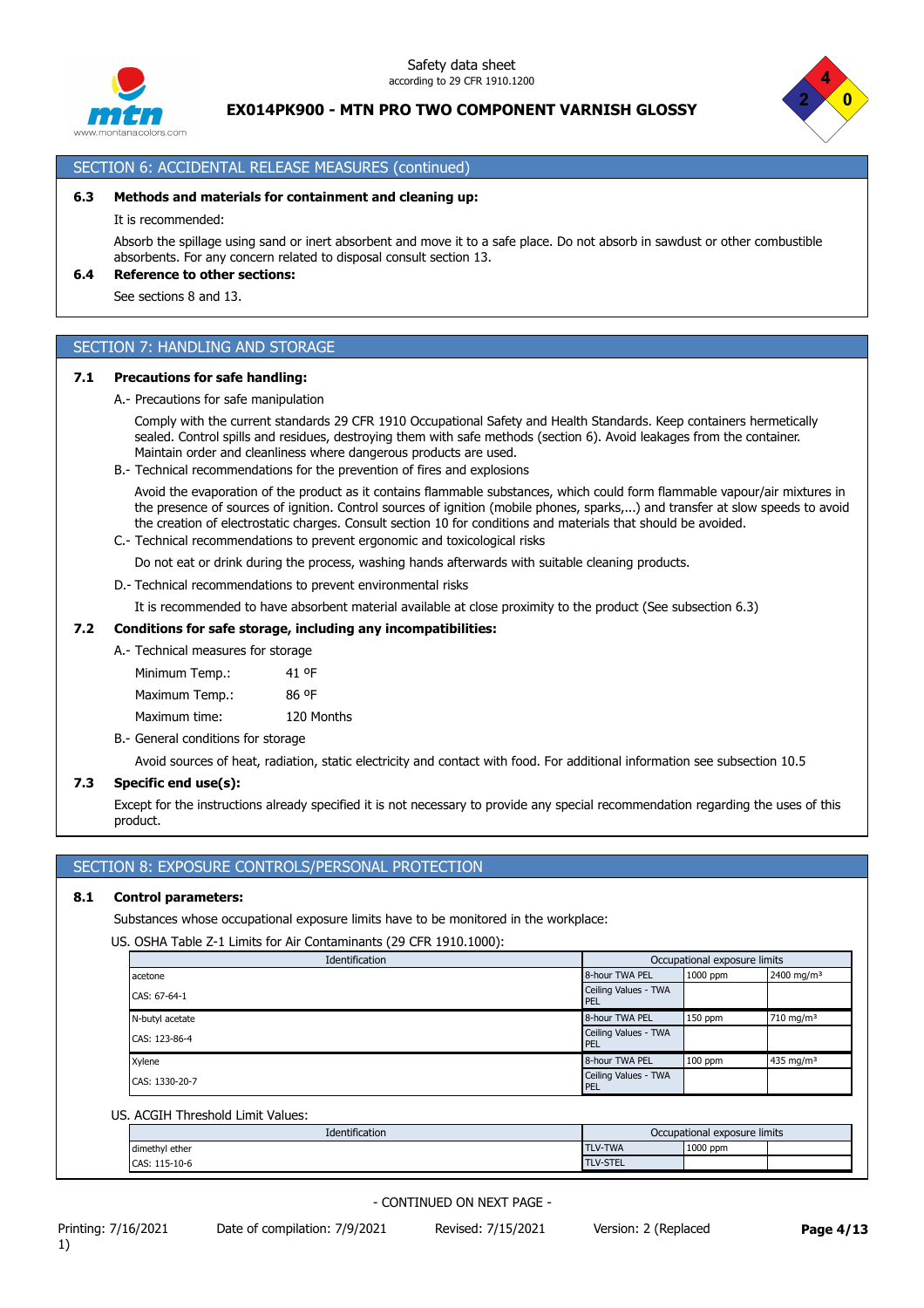



# SECTION 8: EXPOSURE CONTROLS/PERSONAL PROTECTION (continued)

#### US. ACGIH Threshold Limit Values:

| Identification                  |                 | Occupational exposure limits |  |
|---------------------------------|-----------------|------------------------------|--|
| acetone                         | <b>TLV-TWA</b>  | 250 ppm                      |  |
| CAS: 67-64-1                    | <b>TLV-STEL</b> | 500 ppm                      |  |
| N-butyl acetate                 | <b>TLV-TWA</b>  | 20 ppm                       |  |
| CAS: 123-86-4                   | <b>TLV-STEL</b> |                              |  |
| Xylene                          | <b>TLV-TWA</b>  | $100$ ppm                    |  |
| CAS: 1330-20-7                  | <b>TLV-STEL</b> | $150$ ppm                    |  |
| 2-methoxy-1-methylethyl acetate | <b>TLV-TWA</b>  | 50 ppm                       |  |
| CAS: 108-65-6                   | <b>TLV-STEL</b> | 75 ppm                       |  |
| 2-butoxyethyl acetate           | <b>TLV-TWA</b>  | 20 ppm                       |  |
| CAS: 112-07-2                   | <b>TLV-STEL</b> |                              |  |

#### CALIFORNIA- TABLE AC-1 PERMISSIBLE EXPOSURE LIMITS FOR CHEMICAL CONTAMINANTS:

| Identification                  |             | Occupational exposure limits |                        |
|---------------------------------|-------------|------------------------------|------------------------|
| acetone                         | PEL         | 500 ppm                      | 1200 mg/m <sup>3</sup> |
| CAS: 67-64-1                    | <b>STEL</b> | 750 ppm                      | 1780 mg/m <sup>3</sup> |
| N-butyl acetate                 | <b>PEL</b>  | $150$ ppm                    | $710 \; \text{mg/m}^3$ |
| CAS: 123-86-4                   | <b>STEL</b> | 200 ppm                      | 950 mg/m $3$           |
| Xylene                          | <b>PEL</b>  | $100$ ppm                    | 435 mg/m <sup>3</sup>  |
| CAS: 1330-20-7                  | <b>STEL</b> | $150$ ppm                    | 655 mg/m $3$           |
| 2-methoxy-1-methylethyl acetate | PEL         | $100$ ppm                    | 541 mg/m <sup>3</sup>  |
| CAS: 108-65-6                   | <b>STEL</b> | 811 ppm                      |                        |

#### **8.2 Appropriate engineering controls:**

A.- Individual protection measures, such as personal protective equipment

As a preventative measure it is recommended to use basic Personal Protection Equipment. For more information on Personal Protection Equipment (storage, use, cleaning, maintenance, class of protection,…) consult the information leaflet provided by the manufacturer. For more information see subsection 7.1. All information contained herein is a recommendation, the information on clothing performance must be combined with professional judgment, and a clear understanding of the clothing application, to provide the best protection to the worker. All chemical protective clothing use must be based on a hazard assessment to determine the risks for exposure to chemicals and other hazards. Conduct hazard assessments in accordance with 29 CFR 1910.132.

#### B.- Respiratory protection

| Pictogram                                                                                                                                                                                                                      | <b>PPE</b>                                   | Remarks                                                                                                                                                                                                                            |
|--------------------------------------------------------------------------------------------------------------------------------------------------------------------------------------------------------------------------------|----------------------------------------------|------------------------------------------------------------------------------------------------------------------------------------------------------------------------------------------------------------------------------------|
| 3<br>Mandatory<br>respiratory tract<br>protection                                                                                                                                                                              | Filter mask for gases, vapours and particles | Replace when an increase in resistence to breathing is observed and/or a smell or<br>taste of the contaminant is detected. Use respirator in accordance with<br>manufacturer's use limitations and OSHA standard 1910.134 (29CFR). |
| Consider the constant of the Constitution of the constant of the constant of the constant of the constant of the constant of the constant of the constant of the constant of the constant of the constant of the constant of t |                                              |                                                                                                                                                                                                                                    |

#### C.- Specific protection for the hands

| Pictogram                                   | <b>PPE</b>                                | Remarks                                                                                                                                                                                                                                                                                                     |
|---------------------------------------------|-------------------------------------------|-------------------------------------------------------------------------------------------------------------------------------------------------------------------------------------------------------------------------------------------------------------------------------------------------------------|
| <b>MART</b><br>Mandatory hand<br>protection | NON-disposable chemical protective gloves | The Breakthrough Time indicated by the manufacturer must exceed the period<br>during which the product is being used. Do not use protective creams after the<br>product has come into contact with skin. Use gloves in accordance with<br>manufacturer's use limitations and OSHA standard 1910.138 (29CFR) |

As the product is a mixture of several substances, the resistance of the glove material can not be calculated in advance with total reliability and has therefore to be checked prior to the application.

D.- Ocular and facial protection

| Pictogram                    | <b>PPE</b>  | Remarks                                                                                                                                                                                                                           |
|------------------------------|-------------|-----------------------------------------------------------------------------------------------------------------------------------------------------------------------------------------------------------------------------------|
| Mandatory face<br>protection | Face shield | Clean daily and disinfect periodically according to the manufacturer's instructions.<br>Use if there is a risk of splashing. Use this PPE in accordance with manufacturer's<br>use limitations and OSHA standard 1910.133 (29CFR) |
| E.- Bodily protection        |             |                                                                                                                                                                                                                                   |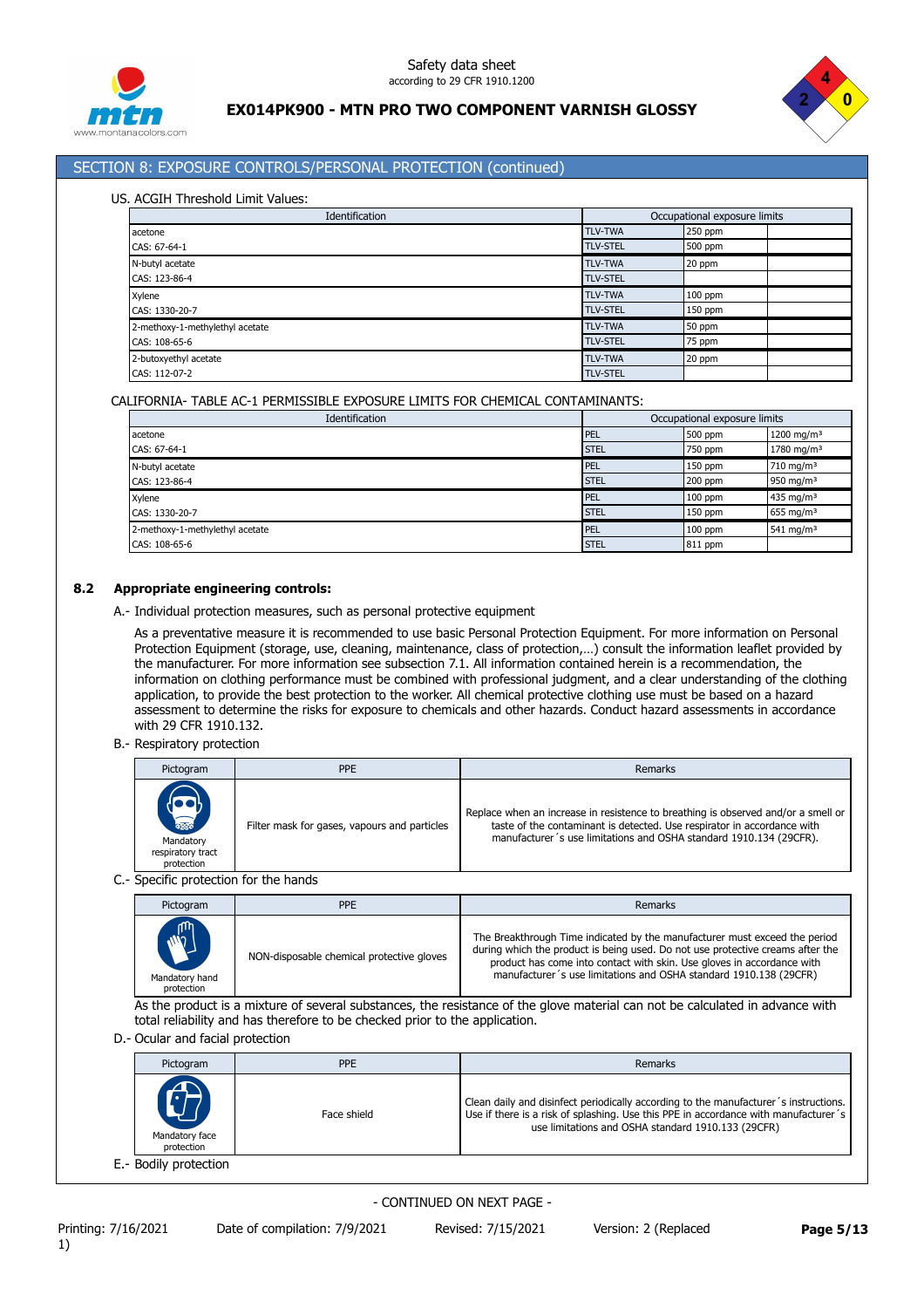



#### SECTION 8: EXPOSURE CONTROLS/PERSONAL PROTECTION (continued)

| Pictogram                                  | <b>PPE</b>                                                                                                | <b>Remarks</b>                                                                                 |
|--------------------------------------------|-----------------------------------------------------------------------------------------------------------|------------------------------------------------------------------------------------------------|
| 小<br>Mandatory complete<br>body protection | Disposable clothing for protection against<br>chemical risks, with antistatic and fireproof<br>properties | For professional use only. Clean periodically according to the manufacturer's<br>instructions. |
| Mandatory foot<br>protection               | Safety footwear for protection against chemical<br>risk, with antistatic and heat resistant properties    | Replace boots at any sign of deterioration.                                                    |

| Emergency measure | <b>Standards</b>                                       | Emergency measure             | <b>Standards</b>                               |
|-------------------|--------------------------------------------------------|-------------------------------|------------------------------------------------|
| Á                 | <b>ANSI Z358-1</b><br>ISO 3864-1:2011, ISO 3864-4:2011 | $\bullet$<br>.<br>.<br><br>mm | DIN 12 899<br>ISO 3864-1:2011, ISO 3864-4:2011 |
| Emergency shower  |                                                        | Eyewash stations              |                                                |

#### **Environmental exposure controls:**

In accordance with the community legislation for the protection of the environment it is recommended to avoid environmental spillage of both the product and its container. For additional information see subsection 7.1.D **National volatile organic compound emission standards (40 CFR Part 59):**

V.O.C. (Subpart C - Consumer): 61 % weight

V.O.C. (Coatings) at 68 °F: 511.18 kg/m<sup>3</sup> (511.18 g/L)

# SECTION 9: PHYSICAL AND CHEMICAL PROPERTIES

| 9.1 | Information on basic physical and chemical properties:                                             |                       |
|-----|----------------------------------------------------------------------------------------------------|-----------------------|
|     | For complete information see the product datasheet.                                                |                       |
|     | Appearance:                                                                                        |                       |
|     | Physical state at 68 °F:                                                                           | Aerosol               |
|     | Appearance:                                                                                        | Not available         |
|     | Color:                                                                                             | Colorless             |
|     | Odor:                                                                                              | Not available         |
|     | Odour threshold:                                                                                   | Non-applicable *      |
|     | <b>Volatility:</b>                                                                                 |                       |
|     | Boiling point at atmospheric pressure:                                                             | <-13 °F (Propellant)  |
|     | Vapour pressure at 68 °F:                                                                          | Non-applicable *      |
|     | Vapour pressure at 122 °F:                                                                         | Non-applicable *      |
|     | Evaporation rate at 68 °F:                                                                         | Non-applicable *      |
|     | <b>Product description:</b>                                                                        |                       |
|     | Density at 68 °F:                                                                                  | 838 kg/m <sup>3</sup> |
|     | Relative density at 68 °F:                                                                         | Non-applicable *      |
|     | Dynamic viscosity at 68 °F:                                                                        | Non-applicable *      |
|     | Kinematic viscosity at 68 °F:                                                                      | Non-applicable *      |
|     | Kinematic viscosity at 104 °F:                                                                     | Non-applicable *      |
|     | Concentration:                                                                                     | Non-applicable *      |
|     | pH:                                                                                                | Non-applicable *      |
|     | Vapour density at 68 °F:                                                                           | Non-applicable *      |
|     | *Not relevant due to the nature of the product, not providing information property of its hazards. |                       |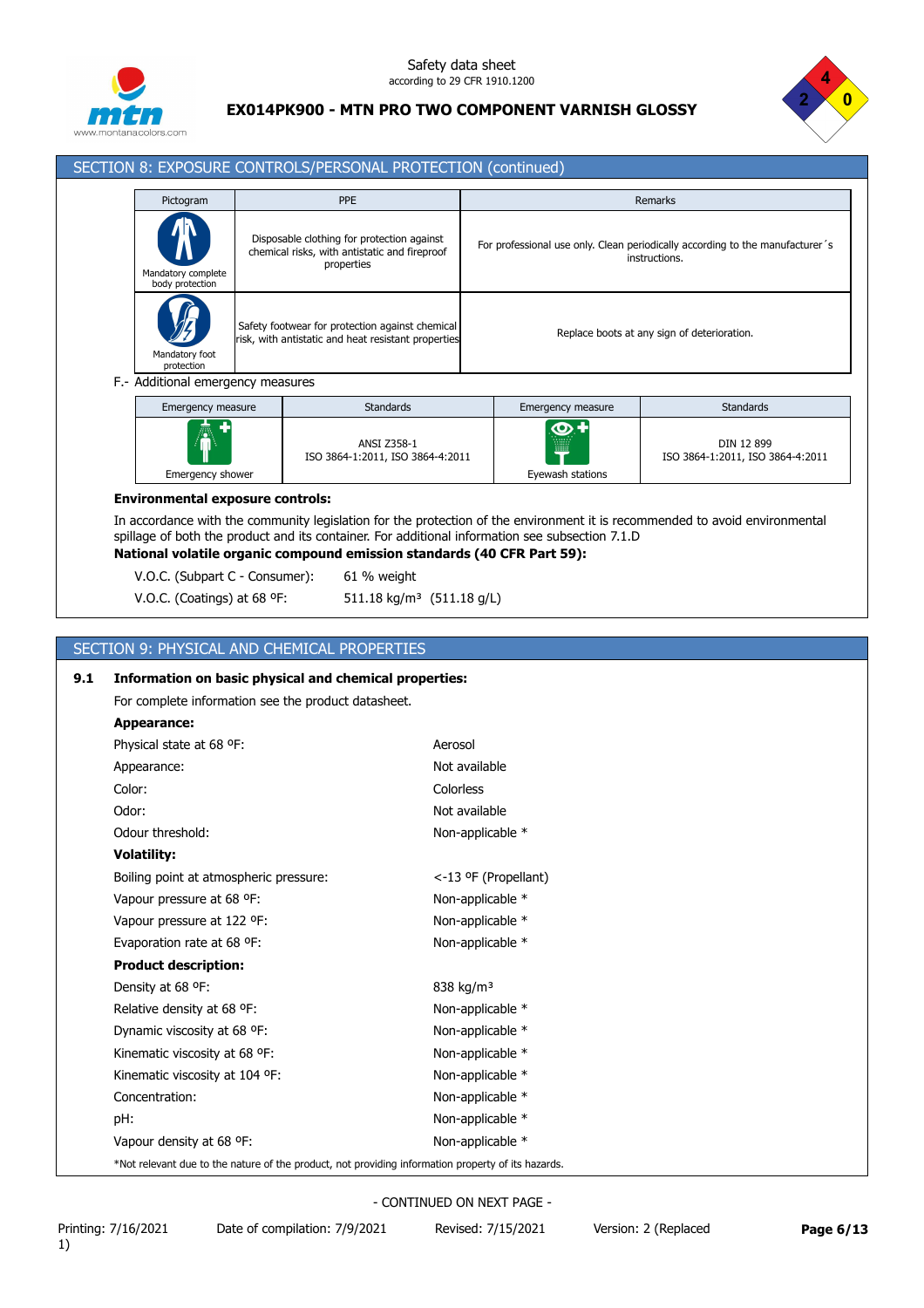



|     | SECTION 9: PHYSICAL AND CHEMICAL PROPERTIES (continued)                                            |                     |
|-----|----------------------------------------------------------------------------------------------------|---------------------|
|     | Partition coefficient n-octanol/water 68 °F:                                                       | Non-applicable *    |
|     | Solubility in water at 68 °F:                                                                      |                     |
|     | Solubility properties:                                                                             | Non-applicable *    |
|     | Decomposition temperature:                                                                         | Non-applicable *    |
|     | Melting point/freezing point:                                                                      | Non-applicable *    |
|     | Recipient pressure:                                                                                | Non-applicable *    |
|     | Explosive properties:                                                                              | Non-applicable *    |
|     | Oxidising properties:                                                                              | Non-applicable *    |
|     | <b>Flammability:</b>                                                                               |                     |
|     | Flash Point:                                                                                       | -42 ºF (Propellant) |
|     | Heat of combustion:                                                                                | Non-applicable *    |
|     | Flammability (solid, gas):                                                                         | Non-applicable *    |
|     | Autoignition temperature:                                                                          | 464 ºF (Propellant) |
|     | Lower flammability limit:                                                                          | Non-applicable *    |
|     | Upper flammability limit:                                                                          | Non-applicable *    |
|     | <b>Explosive:</b>                                                                                  |                     |
|     | Lower explosive limit:                                                                             | Non-applicable *    |
|     | Upper explosive limit:                                                                             | Non-applicable *    |
| 9.2 | <b>Other information:</b>                                                                          |                     |
|     | Surface tension at 68 °F:                                                                          | Non-applicable *    |
|     | Refraction index:                                                                                  | Non-applicable *    |
|     | *Not relevant due to the nature of the product, not providing information property of its hazards. |                     |

# SECTION 10: STABILITY AND REACTIVITY

#### **10.1 Reactivity:**

No hazardous reactions are expected because the product is stable under recommended storage conditions. See section 7.

#### **10.2 Chemical stability:**

Chemically stable under the conditions of storage, handling and use.

#### **10.3 Possibility of hazardous reactions:**

Under the specified conditions, hazardous reactions that lead to excessive temperatures or pressure are not expected.

#### **10.4 Conditions to avoid:**

Applicable for handling and storage at room temperature:

| $\mathbf{f}$<br>$\cdots$<br>hoc<br>and friction | <br>: with air<br>Lontact : | rease in temperature | Sunliaht               | $\cdots$<br>Humidity |
|-------------------------------------------------|-----------------------------|----------------------|------------------------|----------------------|
| : applicable<br>Noi                             | applicable<br>No            | Risk<br>combustion   | impact<br>Avc<br>direc | Not applicable       |

#### **10.5 Incompatible materials:**

| Acids              | Water               | Oxidising materials    | Combustible materials | Others                                             |
|--------------------|---------------------|------------------------|-----------------------|----------------------------------------------------|
| Avoid strong acids | No'<br>t applicable | impact<br>Avoid direct | Not applicable        | Avoid alkalis or<br>ı bases<br><sup>.</sup> strona |

#### **10.6 Hazardous decomposition products:**

See subsection 10.3, 10.4 and 10.5 to find out the specific decomposition products. Depending on the decomposition conditions, complex mixtures of chemical substances can be released: carbon dioxide (CO2), carbon monoxide and other organic compounds.

# SECTION 11: TOXICOLOGICAL INFORMATION

## **11.1 Information on toxicological effects:**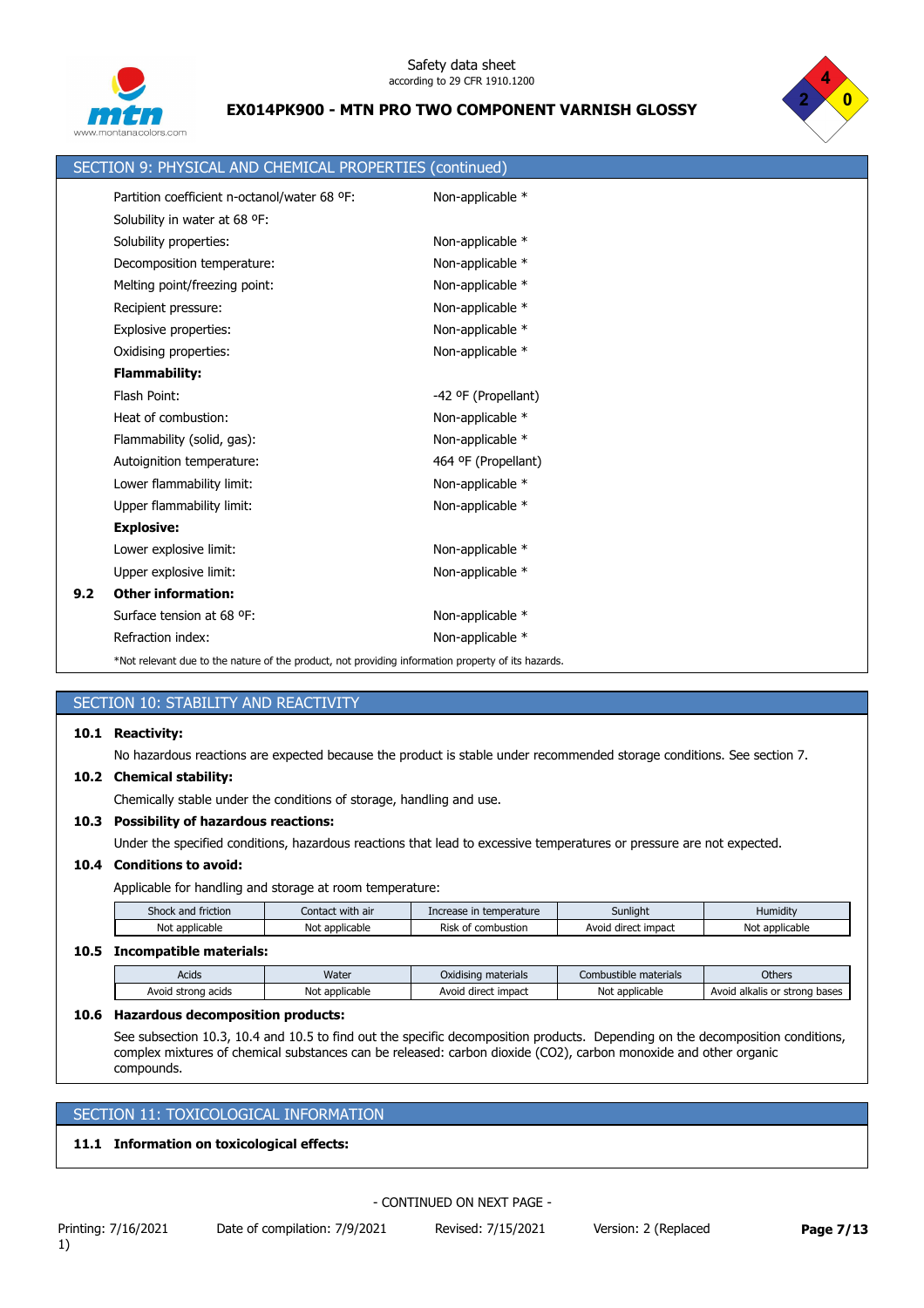



# SECTION 11: TOXICOLOGICAL INFORMATION (continued)

The experimental information related to the toxicological properties of the product itself is not available

Contains glycols. With possibility of effects that are hazardous to the health, it is recommended not to breathe the vapours for long periods of time.

#### **Dangerous health implications:**

In case of exposure that is repetitive, prolonged or at concentrations higher than recommended by the occupational exposure limits, it may result in adverse effects on health depending on the means of exposure:

A- Ingestion (acute effect):

- Acute toxicity : Based on available data, the classification criteria are not met, as it does not contain substances classified as dangerous for consumption. For more information see section 3.
- Corrosivity/Irritability: Based on available data, the classification criteria are not met, however it does contain substances classified as dangerous for this effect. For more information see section 3.
- B- Inhalation (acute effect):
	- Acute toxicity : Based on available data, the classification criteria are not met, however, it contains substances classified as dangerous for inhalation. For more information see section 3.

- Corrosivity/Irritability: Based on available data, the classification criteria are not met, however, it contains substances classified as dangerous for inhalation. For more information see section 3.

- C- Contact with the skin and the eyes (acute effect):
	- Contact with the skin: Based on available data, the classification criteria are not met, however, it contains substances classified as dangerous for skin contact. For more information see section 3.
	- Contact with the eyes: Produces eye damage after contact.
- D- CMR effects (carcinogenicity, mutagenicity and toxicity to reproduction):
	- Carcinogenicity: Based on available data, the classification criteria are not met, as it does not contain substances classified as dangerous for the effects mentioned. For more information see section 3.
	- IARC: Xylene (3); Hydrocarbons, C9, aromatics (3)
	- Mutagenicity: Based on available data, the classification criteria are not met, as it does not contain substances classified as dangerous for this effect. For more information see section 3.
	- Reproductive toxicity: Based on available data, the classification criteria are not met, as it does not contain substances classified as dangerous for this effect. For more information see section 3.
- E- Sensitizing effects:
	- Respiratory: Based on available data, the classification criteria are not met, as it does not contain substances classified as dangerous with sensitising effects. For more information see section 3.
	- Cutaneous: Prolonged contact with the skin can result in episodes of allergic contact dermatitis.
- F- Specific target organ toxicity (STOT) single exposure:

Exposure in high concentration can cause a breakdown in the central nervous system causing headache, dizziness, vertigo, nausea, vomiting, confusion, and in serious cases, loss of consciousness.

- G- Specific target organ toxicity (STOT)-repeated exposure:
	- Specific target organ toxicity (STOT)-repeated exposure: Based on available data, the classification criteria are not met, however it does contain substances classified as dangerous for this effect. For more information see section 3.
	- Skin: Based on available data, the classification criteria are not met, as it does not contain substances classified as dangerous for this effect. For more information see section 3.
- H- Aspiration hazard:

Based on available data, the classification criteria are not met, however it does contain substances classified as dangerous for this effect. For more information see section 3.

#### **Other information:**

Non-applicable

#### **Specific toxicology information on the substances:**

| Identification | Acute toxicity  | Genus                |     |
|----------------|-----------------|----------------------|-----|
| dimethyl ether | LD50 oral       | >5000 mg/kg          |     |
| CAS: 115-10-6  | LD50 dermal     | >5000 mg/kg          |     |
|                | LC50 inhalation | $308.5$ mg/L $(4 h)$ | Rat |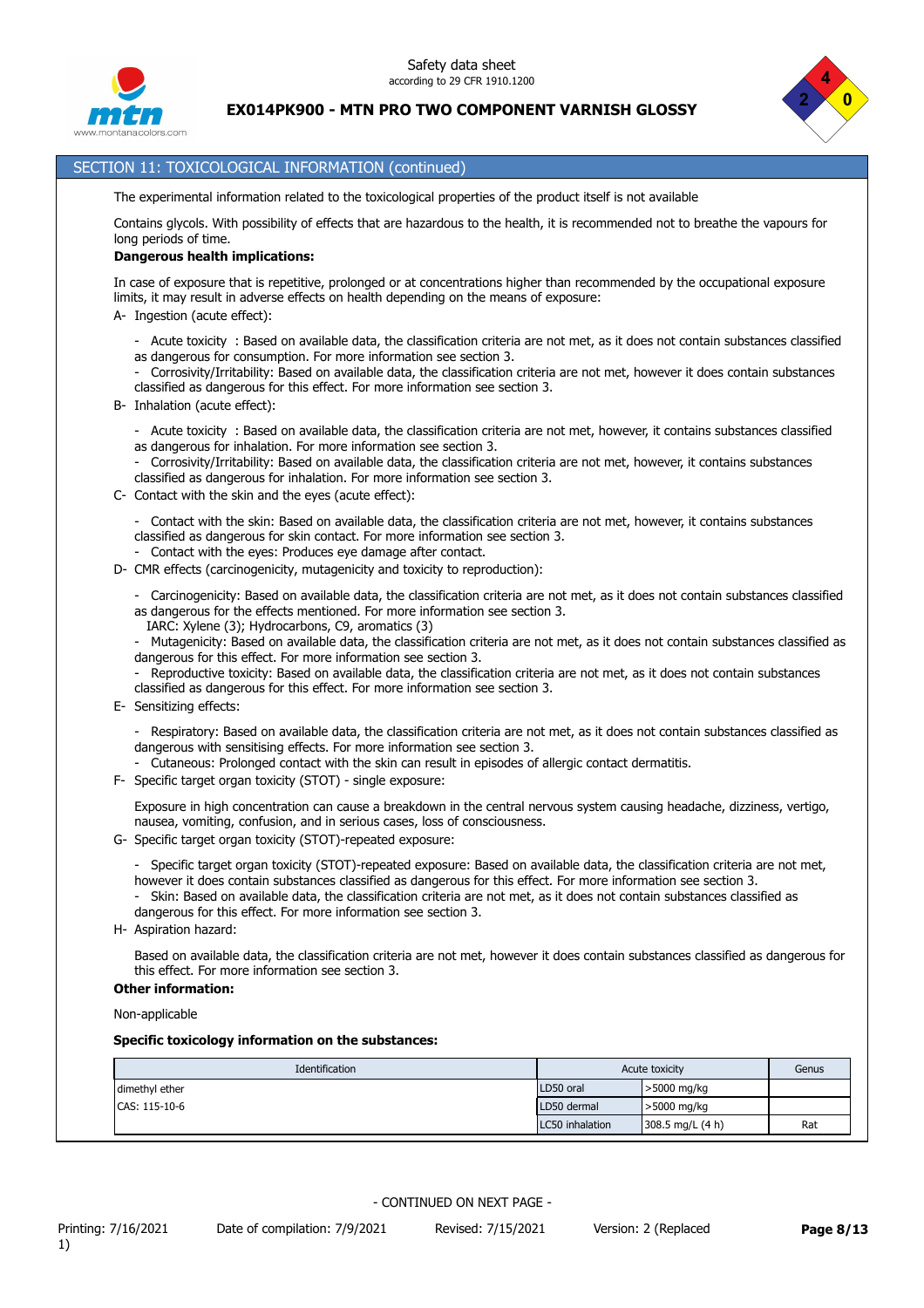



# SECTION 11: TOXICOLOGICAL INFORMATION (continued)

| Identification                        |                 | Acute toxicity       |        |  |
|---------------------------------------|-----------------|----------------------|--------|--|
| acetone                               | LD50 oral       | 5800 mg/kg           | Rat    |  |
| CAS: 67-64-1                          | LD50 dermal     | 7426 mg/kg           | Rabbit |  |
|                                       | LC50 inhalation | 76 mg/L (4 h)        | Rat    |  |
| N-butyl acetate                       | LD50 oral       | 12789 mg/kg          | Rat    |  |
| CAS: 123-86-4                         | LD50 dermal     | 14112 mg/kg          | Rabbit |  |
|                                       | LC50 inhalation | 23.4 mg/L (4 h)      | Rat    |  |
| Hexamethylene diisocyanate, oligomers | LD50 oral       | 5100 mg/kg           | Rat    |  |
| CAS: 28182-81-2                       | LD50 dermal     | >5000 mg/kg          |        |  |
|                                       | LC50 inhalation | 11 mg/L (4 h) (ATEi) |        |  |
| Xylene                                | LD50 oral       | 2100 mg/kg           | Rat    |  |
| CAS: 1330-20-7                        | LD50 dermal     | 1100 mg/kg           | Rat    |  |
|                                       | LC50 inhalation | 11 mg/L (4 h) (ATEi) |        |  |
| Hydrocarbons, C9, aromatics           | LD50 oral       | >5000 mg/kg          |        |  |
| CAS: 64742-95-6                       | LD50 dermal     | >5000 mg/kg          |        |  |
|                                       | LC50 inhalation | $>20$ mg/L (4 h)     |        |  |
| 2-methoxy-1-methylethyl acetate       | LD50 oral       | 8532 mg/kg           | Rat    |  |
| CAS: 108-65-6                         | LD50 dermal     | 5100 mg/kg           | Rat    |  |
|                                       | LC50 inhalation | 30 mg/L (4 h)        | Rat    |  |
| 2-butoxyethyl acetate                 | LD50 oral       | 2100 mg/kg           | Rat    |  |
| CAS: 112-07-2                         | LD50 dermal     | 1480 mg/kg           | Rabbit |  |
|                                       | LC50 inhalation | 11 mg/L (4 h)        | Rat    |  |
| Hydroxyphenyl benzotriazol derivative | LD50 oral       | >5000 mg/kg          |        |  |
| CAS: Non-applicable                   | LD50 dermal     | >5000 mg/kg          |        |  |
|                                       | LC50 inhalation | $>20$ mg/L           |        |  |

# SECTION 12: ECOLOGICAL INFORMATION

The experimental information related to the eco-toxicological properties of the product itself is not available

# **12.1 Ecotoxicity (aquatic and terrestrial, where available):**

| Identification                        |             | Acute toxicity   | <b>Species</b>          | Genus       |
|---------------------------------------|-------------|------------------|-------------------------|-------------|
| acetone                               | <b>LC50</b> | 5540 mg/L (96 h) | Oncorhynchus mykiss     | Fish        |
| CAS: 67-64-1                          | <b>EC50</b> | 8800 mg/L (48 h) | Daphnia pulex           | Crustacean  |
|                                       | <b>EC50</b> | 3400 mg/L (48 h) | Chlorella pyrenoidosa   | Algae       |
| N-butyl acetate                       | <b>LC50</b> | Non-applicable   |                         |             |
| CAS: 123-86-4                         | <b>EC50</b> | Non-applicable   |                         |             |
|                                       | <b>EC50</b> | 675 mg/L (72 h)  | Scenedesmus subspicatus | Algae       |
| Hexamethylene diisocyanate, oligomers | <b>LC50</b> | Non-applicable   |                         |             |
| CAS: 28182-81-2                       | <b>EC50</b> | Non-applicable   |                         |             |
|                                       | <b>EC50</b> | 1000 mg/L (72 h) | Scenedesmus subspicatus | Algae       |
| 2-methoxy-1-methylethyl acetate       | <b>LC50</b> | 161 mg/L (96 h)  | Pimephales promelas     | <b>Fish</b> |
| CAS: 108-65-6                         | <b>EC50</b> | 481 mg/L (48 h)  | Daphnia sp.             | Crustacean  |
|                                       | <b>EC50</b> | Non-applicable   |                         |             |
| 2-butoxyethyl acetate                 | <b>LC50</b> | 80 mg/L (48 h)   | Leuciscus idus          | Fish        |
| CAS: 112-07-2                         | <b>EC50</b> | 37 mg/L (48 h)   | Daphnia magna           | Crustacean  |
|                                       | <b>EC50</b> | 500 mg/L (72 h)  | Scenedesmus subspicatus | Algae       |

# **12.2 Persistence and degradability:**

| Identification | Degradability    |                | Biodegradability |            |
|----------------|------------------|----------------|------------------|------------|
| acetone        | BOD <sub>5</sub> | Non-applicable | Concentration    | $100$ mg/L |
| CAS: 67-64-1   | <b>COD</b>       | Non-applicable | Period           | 28 days    |
|                | BOD5/COD         | Non-applicable | % Biodegradable  | 196%       |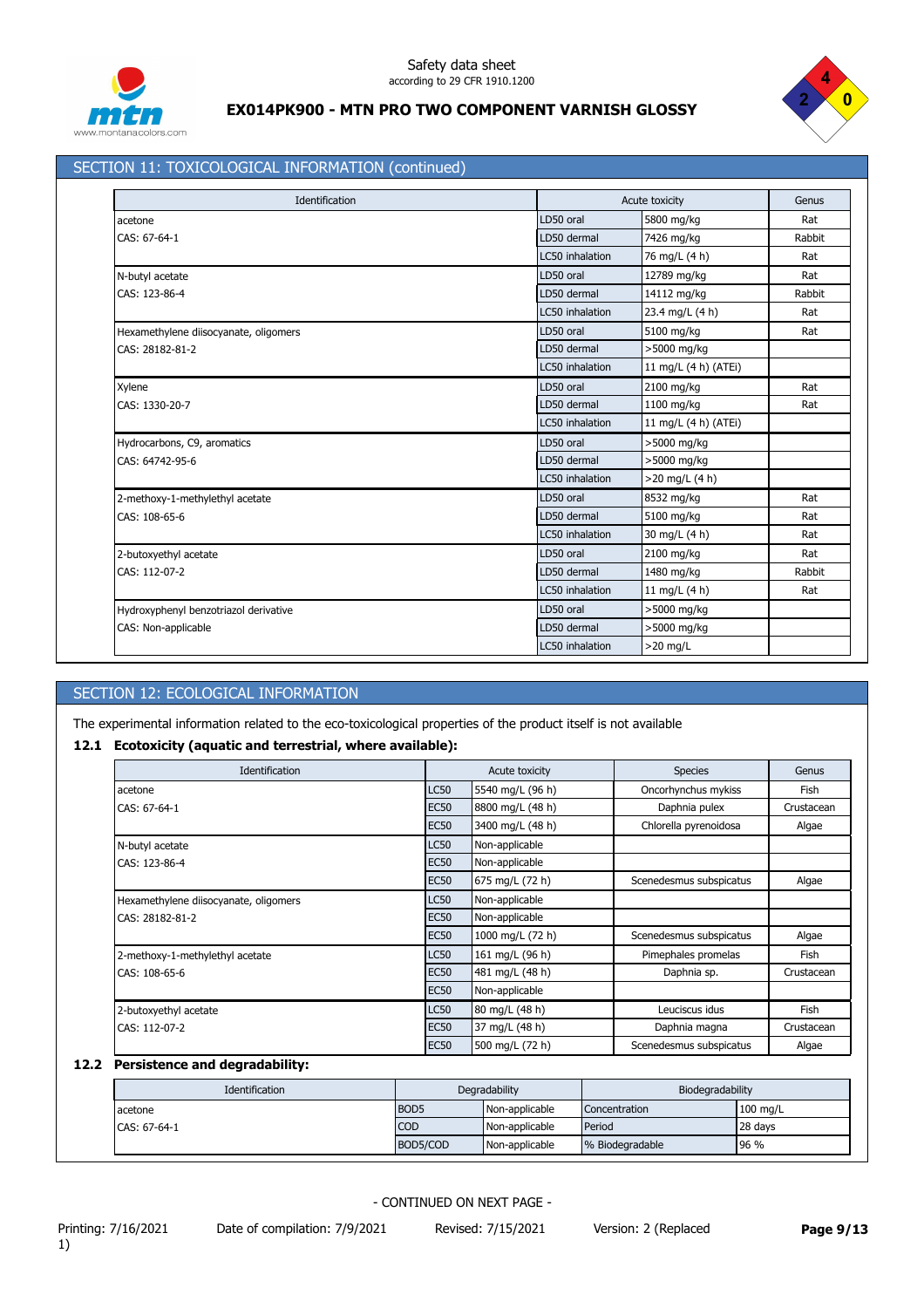



# SECTION 12: ECOLOGICAL INFORMATION (continued)

| <b>Identification</b>           |                  | Degradability  |                 | Biodegradability |  |
|---------------------------------|------------------|----------------|-----------------|------------------|--|
| N-butyl acetate                 | BOD <sub>5</sub> | Non-applicable | Concentration   | Non-applicable   |  |
| CAS: 123-86-4                   | <b>COD</b>       | Non-applicable | Period          | 5 days           |  |
|                                 | BOD5/COD         | Non-applicable | % Biodegradable | 84 %             |  |
| Xylene                          | BOD <sub>5</sub> | Non-applicable | Concentration   | Non-applicable   |  |
| CAS: 1330-20-7                  | <b>COD</b>       | Non-applicable | Period          | 28 days          |  |
|                                 | BOD5/COD         | Non-applicable | % Biodegradable | 88 %             |  |
| 2-methoxy-1-methylethyl acetate | BOD <sub>5</sub> | Non-applicable | Concentration   | 785 mg/L         |  |
| CAS: 108-65-6                   | <b>COD</b>       | Non-applicable | Period          | 8 days           |  |
|                                 | BOD5/COD         | Non-applicable | % Biodegradable | 100 %            |  |
| 2-butoxyethyl acetate           | BOD <sub>5</sub> | Non-applicable | Concentration   | 30 mg/L          |  |
| CAS: 112-07-2                   | <b>COD</b>       | Non-applicable | Period          | 28 days          |  |
|                                 | BOD5/COD         | Non-applicable | % Biodegradable | 77.3 %           |  |

#### **12.3 Bioaccumulative potential:**

| Identification                  |            | Bioaccumulation potential |
|---------------------------------|------------|---------------------------|
| acetone                         | <b>BCF</b> |                           |
| CAS: 67-64-1                    | Pow Log    | $-0.24$                   |
|                                 | Potential  | Low                       |
| N-butyl acetate                 | <b>BCF</b> | $\overline{4}$            |
| CAS: 123-86-4                   | Pow Log    | 1.78                      |
|                                 | Potential  | Low                       |
| Xylene                          | <b>BCF</b> | 9                         |
| CAS: 1330-20-7                  | Pow Log    | 2.77                      |
|                                 | Potential  | Low                       |
| 2-methoxy-1-methylethyl acetate | <b>BCF</b> |                           |
| CAS: 108-65-6                   | Pow Log    | 0.43                      |
|                                 | Potential  | Low                       |
| 2-butoxyethyl acetate           | <b>BCF</b> | 3                         |
| CAS: 112-07-2                   | Pow Log    | 1.51                      |
|                                 | Potential  | Low                       |

# **12.4 Mobility in soil:**

| Identification        |                 | Absorption/desorption |            | Volatility                      |  |
|-----------------------|-----------------|-----------------------|------------|---------------------------------|--|
| dimethyl ether        | Koc             | Non-applicable        | Henry      | Non-applicable                  |  |
| CAS: 115-10-6         | Conclusion      | Non-applicable        | Dry soil   | Non-applicable                  |  |
|                       | Surface tension | 1.136E-2 N/m (77 °F)  | Moist soil | Non-applicable                  |  |
| acetone               | <b>Koc</b>      |                       | Henry      | 2.93 Pa·m <sup>3</sup> /mol     |  |
| CAS: 67-64-1          | Conclusion      | Very High             | Dry soil   | Yes                             |  |
|                       | Surface tension | 2.304E-2 N/m (77 °F)  | Moist soil | Yes                             |  |
| N-butyl acetate       | <b>Koc</b>      | Non-applicable        | Henry      | Non-applicable                  |  |
| CAS: 123-86-4         | Conclusion      | Non-applicable        | Dry soil   | Non-applicable                  |  |
|                       | Surface tension | 2.478E-2 N/m (77 °F)  | Moist soil | Non-applicable                  |  |
| Xylene                | <b>Koc</b>      | 202                   | Henry      | 524.86 Pa·m <sup>3</sup> /mol   |  |
| CAS: 1330-20-7        | Conclusion      | Moderate              | Dry soil   | Yes                             |  |
|                       | Surface tension | Non-applicable        | Moist soil | Yes                             |  |
| 2-butoxyethyl acetate | Koc             | Non-applicable        | Henry      | 5.532E-1 Pa·m <sup>3</sup> /mol |  |
| CAS: 112-07-2         | Conclusion      | Non-applicable        | Dry soil   | No                              |  |
|                       | Surface tension | Non-applicable        | Moist soil | Yes                             |  |

# **12.5 Results of PBT and vPvB assessment:**

Non-applicable

# **12.6 Other adverse effects:**

Not described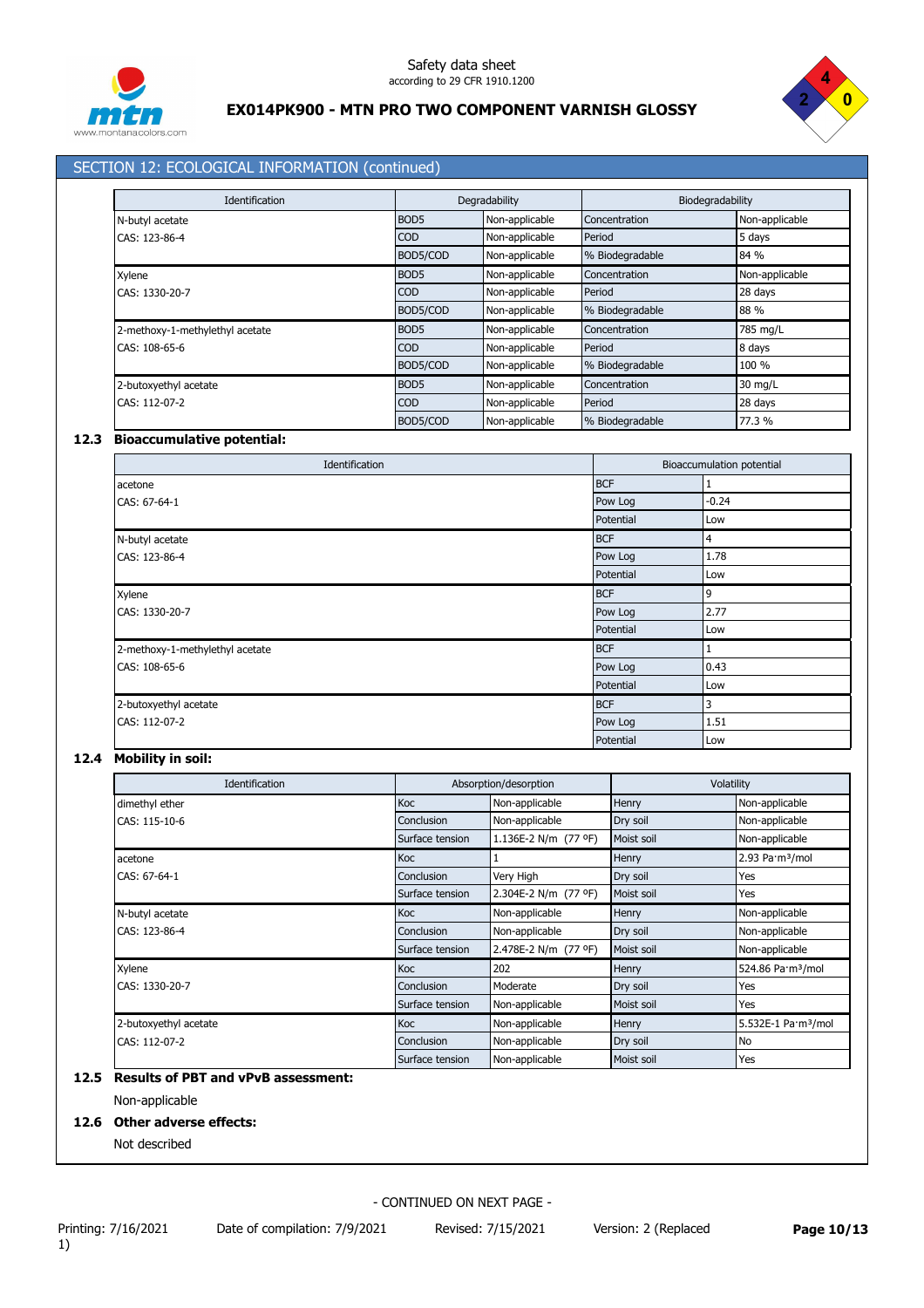



#### SECTION 13: DISPOSAL CONSIDERATIONS

#### **13.1 Disposal methods:**

#### **Waste management (disposal and evaluation):**

Consult the authorized waste service manager on the assessment and disposal operations. In case the container has been in direct contact with the product, it will be processed the same way as the actual product. Otherwise, it will be processed as nondangerous residue. We do not recommended disposal down the drain. See epigraph 6.2.

# **Regulations related to waste management:**

Legislation related to waste management:

40 CFR Part 261- IDENTIFICATION AND LISTING OF HAZARDOUS WASTE

# SECTION 14: TRANSPORT INFORMATION

#### **Transport of dangerous goods by land:**

With regard to 49 CFR on the Transport of Dangerous Goods:

|                                | 14.1 UN number:                                                                                       | <b>UN1950</b>                                                                                                                                                              |
|--------------------------------|-------------------------------------------------------------------------------------------------------|----------------------------------------------------------------------------------------------------------------------------------------------------------------------------|
|                                | 14.2 UN proper shipping name:                                                                         | AEROSOLS, flammable                                                                                                                                                        |
|                                | 14.3 Transport hazard class(es):                                                                      | $\overline{2}$                                                                                                                                                             |
|                                | Labels:                                                                                               | 2.1                                                                                                                                                                        |
|                                | 14.4 Packing group, if applicable: N/A                                                                |                                                                                                                                                                            |
|                                | 14.5 Marine pollutant:                                                                                | <b>No</b>                                                                                                                                                                  |
|                                |                                                                                                       | 14.6 Special precautions which a user needs to be aware of, or needs to comply with, in<br>connection with transport or conveyance either within or outside their premises |
|                                | Physico-Chemical properties:                                                                          | see section 9                                                                                                                                                              |
|                                | 14.7 Transport in bulk (according Non-applicable<br>to Annex II of MARPOL<br>73/78 and the IBC Code): |                                                                                                                                                                            |
|                                | Transport of dangerous goods by sea:                                                                  |                                                                                                                                                                            |
| With regard to IMDG 39-18:     |                                                                                                       |                                                                                                                                                                            |
|                                | 14.1 UN number:                                                                                       | <b>UN1950</b>                                                                                                                                                              |
|                                | 14.2 UN proper shipping name:                                                                         | AEROSOLS, flammable                                                                                                                                                        |
|                                | 14.3 Transport hazard class(es):                                                                      | $\overline{2}$                                                                                                                                                             |
|                                | Labels:                                                                                               | 2.1                                                                                                                                                                        |
|                                | 14.4 Packing group, if applicable: N/A                                                                |                                                                                                                                                                            |
|                                | 14.5 Marine pollutant:                                                                                | <b>No</b>                                                                                                                                                                  |
|                                |                                                                                                       | 14.6 Special precautions which a user needs to be aware of, or needs to comply with, in                                                                                    |
|                                |                                                                                                       | connection with transport or conveyance either within or outside their premises                                                                                            |
|                                | Special regulations:                                                                                  | 63, 959, 190, 277, 327, 344                                                                                                                                                |
|                                | EmS Codes:                                                                                            | $F-D, S-U$                                                                                                                                                                 |
|                                | Physico-Chemical properties:                                                                          | see section 9                                                                                                                                                              |
|                                | Limited quantities:                                                                                   | 1 <sub>L</sub>                                                                                                                                                             |
|                                | Segregation group:                                                                                    | Non-applicable                                                                                                                                                             |
|                                | 14.7 Transport in bulk (according<br>to Annex II of MARPOL<br>73/78 and the IBC Code):                | Non-applicable                                                                                                                                                             |
|                                | Transport of dangerous goods by air:                                                                  |                                                                                                                                                                            |
| With regard to IATA/ICAO 2021: |                                                                                                       |                                                                                                                                                                            |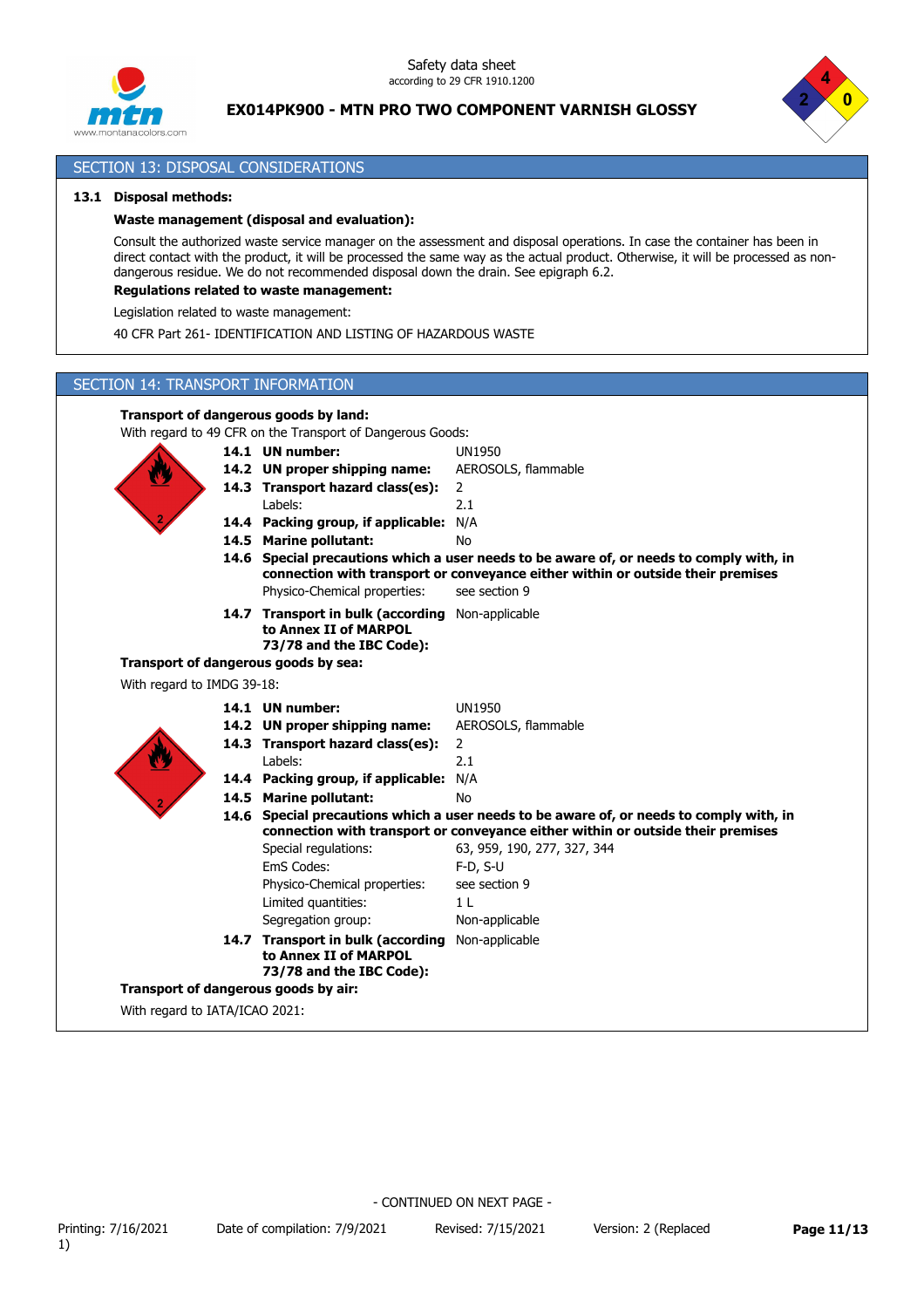Safety data sheet according to 29 CFR 1910.1200



# **EX014PK900 - MTN PRO TWO COMPONENT VARNISH GLOSSY**



# SECTION 14: TRANSPORT INFORMATION (continued)

**14.6 Special precautions which a user needs to be aware of, or needs to comply with, in 14.4 Packing group, if applicable:** N/A **14.3 Transport hazard class(es):** 2 **14.2 UN proper shipping name:** AEROSOLS, flammable **14.1 UN number:** UN1950 Physico-Chemical properties: see section 9 Labels: 2.1 **14.5 Marine pollutant:** No 14.7 Transport in bulk (according Non-applicable **to Annex II of MARPOL 73/78 and the IBC Code): connection with transport or conveyance either within or outside their premises**

## SECTION 15: REGULATORY INFORMATION

#### **15.1 Safety, health and environmental regulations specific for the product in question:**

SARA Title III - Toxic Chemical Release Inventory Reporting (Section 313): Xylene ; 2-butoxyethyl acetate California Proposition 65 (the Safe Drinking Water and Toxic Enforcement Act of 1986): WARNING: Cancer -

www.P65Warnings.ca.gov.

The Toxic Substances Control Act (TSCA) : dimethyl ether ; acetone ; N-butyl acetate ; Hexamethylene diisocyanate, oligomers ; Xylene ; 2-methoxy-1-methylethyl acetate ; 2-butoxyethyl acetate

Massachusetts RTK - Substance List: dimethyl ether ; acetone ; N-butyl acetate ; Xylene ; 2-butoxyethyl acetate

New Jersey Worker and Community Right-to-Know Act: dimethyl ether ; acetone ; N-butyl acetate ; Xylene ; 2-butoxyethylacetate New York RTK - Substance list: dimethyl ether ; acetone ; N-butyl acetate ; Xylene ; 2-butoxyethyl acetate

Pennsylvania Worker and Community Right-to-Know Law: dimethyl ether ; acetone ; N-butyl acetate ; Xylene ; 2-butoxyethyl acetate

CANADA-Domestic Substances List (DSL): dimethyl ether ; acetone ; N-butyl acetate ; Hexamethylene diisocyanate, oligomers ; Xylene ; 2-methoxy-1-methylethyl acetate ; 2-butoxyethyl acetate

CANADA-Non-Domestic Substances List (NDSL): Non-applicable

NTP (National Toxicology Program): Non-applicable

Minnesota - Hazardous substances ERTK: dimethyl ether ; acetone ; N-butyl acetate ; Xylene

Rhode Island - Hazardous substances RTK: dimethyl ether ; acetone ; N-butyl acetate ; Xylene

OSHA Specifically Regulated Substances (29 CFR 1910.1001-1096): Non-applicable

Hazardous Air Pollutants (Clean Air Act): Xylene ; 2-butoxyethyl acetate

Hazardous substances release notification under CERCLA sections 102-103 (40 CFR Part 302): acetone (5000 pounds) ; N-butyl acetate (5000 pounds) ; Xylene (100 pounds)

#### **Specific provisions in terms of protecting people or the environment:**

It is recommended to use the information included in this safety data sheet as data used in a risk evaluation of the local circumstances in order to establish the necessary risk prevention measures for the manipulation, use, storage and disposal of this product.

#### **Other legislation:**

Take into consideration other applicable federal, state, and local laws and local regulations.

## SECTION 16: OTHER INFORMATION

#### **Legislation related to safety data sheets:**

This safety data sheet has been designed in accordance with Appendix d to §1910.1200 - Safety data sheets **Texts of the legislative phrases mentioned in section 2:**

H222: Extremely flammable aerosol.

H319: Causes serious eye irritation.

H317: May cause an allergic skin reaction. H336: May cause drowsiness or dizziness.

# **Texts of the legislative phrases mentioned in section 3:**

The phrases indicated do not refer to the product itself; they are present merely for informative purposes and refer to the individual components which appear in section 3

#### **29 CFR 1910.1200:**